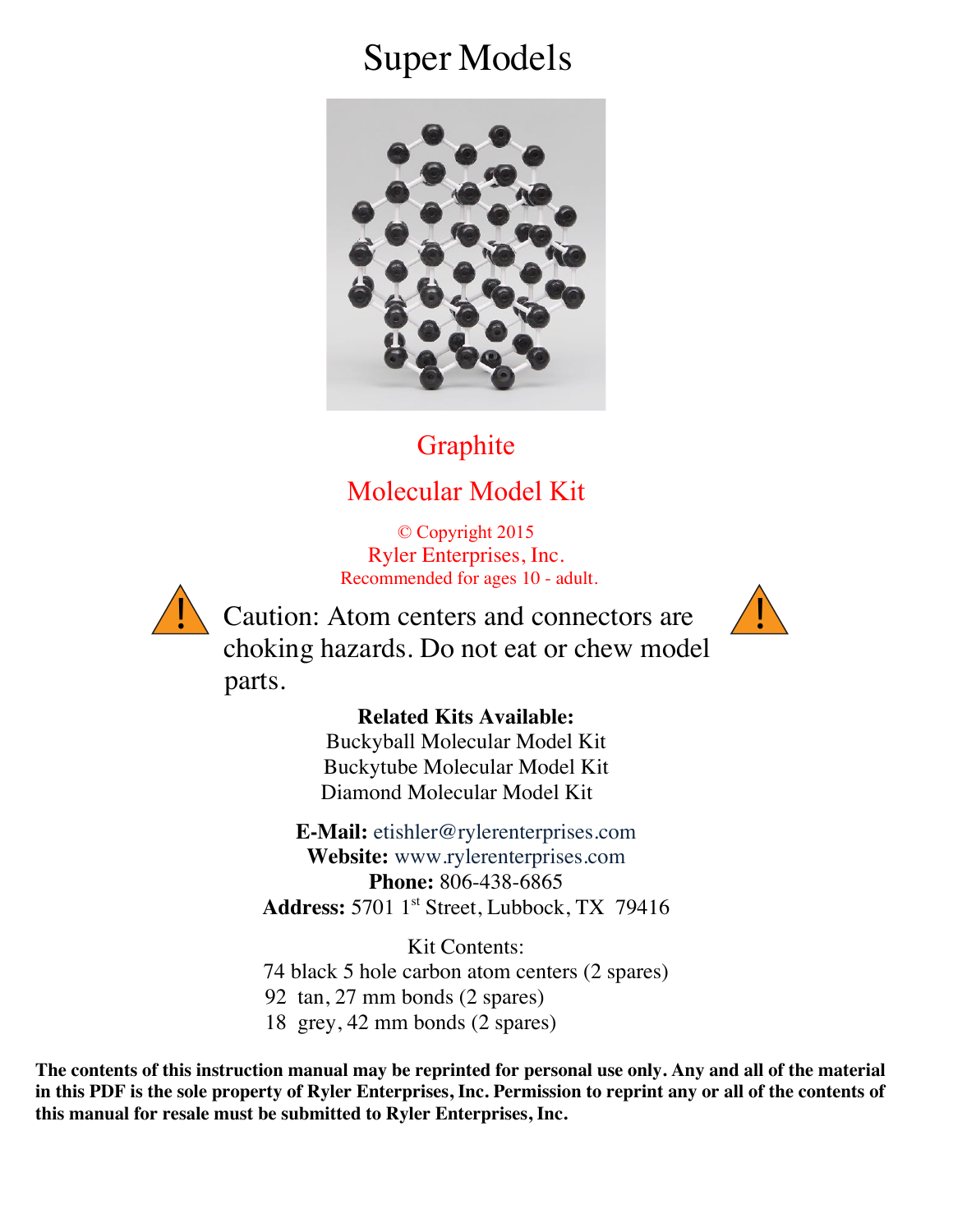### General Information

Allotropes are different forms of any one element. Carbon, is one of those elements that can be found existing, naturally, in a variety of allotropes.

These include 1) diamond, 2) graphite (stacked layers of graphene), 3) amorphous carbon (soot and charcoal), 4) fullerenes which can contain large numbers of carbon atoms arranged as spheres, ellipsoids, or tubes, and 5) several less common forms as well. Each allotrope has its own distinct chemical and physical property. The most stable form of carbon is graphite.

Graphite is composed of many layers of carbon atoms, each layer is called graphene. Each graphene layer in turn is made of carbon atoms arranged in hexagons. Each atom is  $sp<sup>2</sup>$ hybridized resulting a sheet of aromatic benzene rings sharing common sides. The pi electrons of the rings are very mobile, acting as good conductors of electricity across a layer, but not from one layer to the next.

The layering of graphite is described as ABA, which means that if three layers, or more, are observed, the next to the bottom-most layer is slightly offset so that the atoms of the two layers are not in register. However, the third layer is in register with the first layer, but not the second. See Figs 1 and 2 which show three layers of graphene in the ABA crystal structure.



Fig 1 ABA arrangement in graphite (side view).



Fig 2 ABA arrangement in graphite (front view).

The graphene layers will also form large arrays in which there are many layers in register, followed by many out of alignment: in other words the layering might look like AAAABBBBAAAA.

The aromatic nature of the rings lends a great deal of stability to graphite. Whereas the bonding within one grapheme sheet is very strong, the bonding between layers is due to weaker van der Waals forces and not able to withstand stress. Therefore, graphene layers are able to slide past one another easily, allowing graphite to act as a lubricant. Presently, scientists are debating the exact nature of the sliding phenomenon.

There are two types of unit cells that graphite can exhibit, the more common rhombohedral (beta form) and the alternative hexagonal (alpha form).

Graphite is soft, marks paper (graphite comes from the Greek word "write"), and is nontoxic. Graphite is a good conductor of heat, and of electricity, so it is used to make electrodes. The "lead" of a pencil is actually graphite mixed with clay. When mixed with various plastics, graphite produces materials of high strength and low weight. It is now found in tennis rackets, fishing poles, golf clubs and even doors on the space shuttle. Synthetic diamonds are made by subjecting graphite to high pressure and temperature.

Scientists are using graphene's high electrical conductivity for several technological applications such as flexible conductors and displays, and computer chips.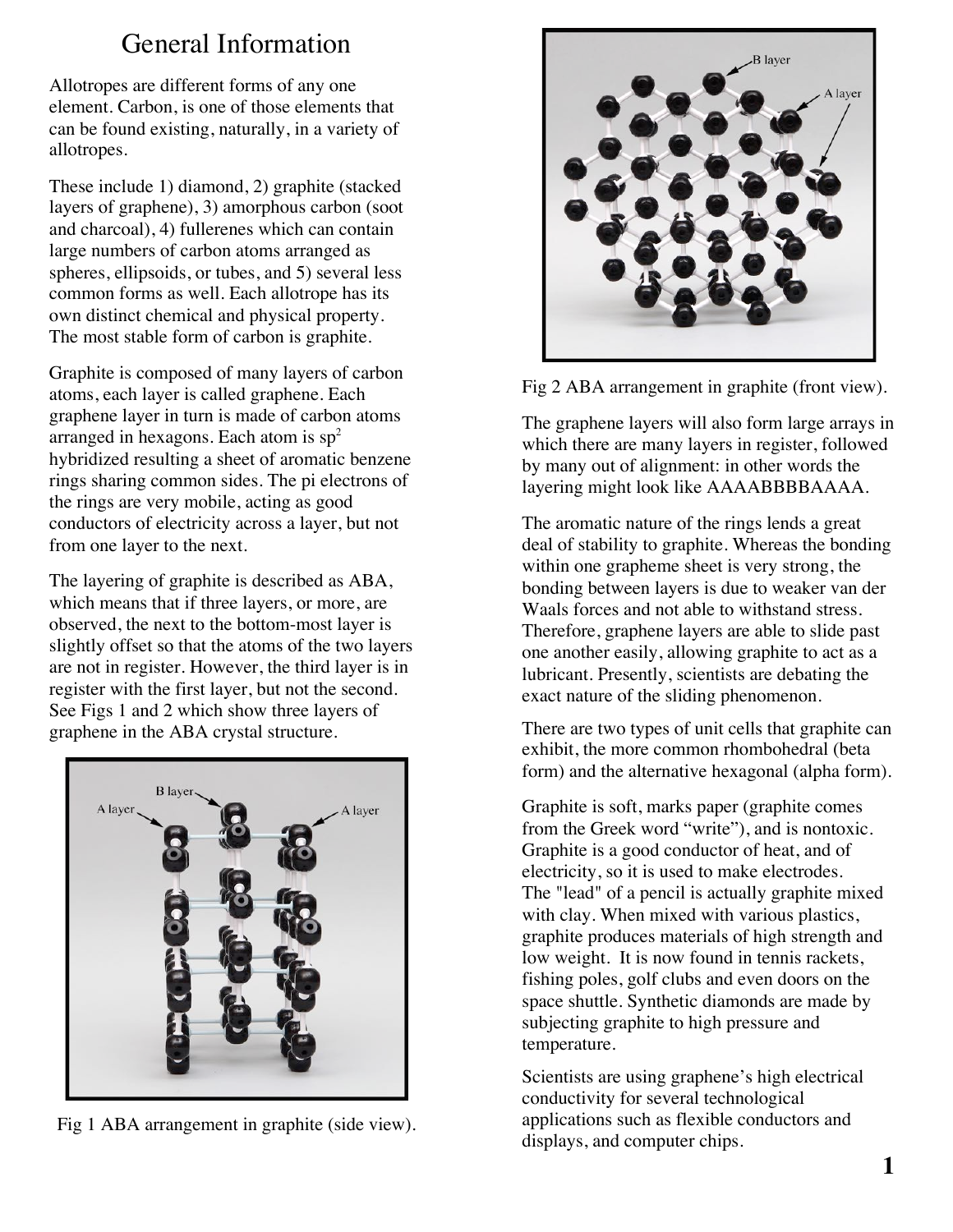Sheets of graphite can fold producing a ball-like structure with rings of six carbons interspersed with rings of five carbons, the Buckyball, or they may roll up to form tubular Buckytubes (nanotubes).

Some other applications of graphite technology include use as moderator in nuclear reactors, making batteries, making steel, use as a vessel to hold materials which will be heated to very high temperatures, contact in motors (brushes), and brake linings.

# Graphite Assembly Instructions

1. As you construct your graphite layers, please **make sure** that you only place the tan, 27 mm bonds into the holes which are at 120° to each other. Also make sure that the other two holes (the axial holes) are facing up and down in each layer. See Fig. 3.



Fig. 3 Arraigning bonds on a carbon atom.

2. Construct a hexagon with six of the 5-hole carbon atom centers and six tan, 27 mm bonds; make sure the axial holes point up and down. (Fig. 4)



Fig 4 One complete hexagon.

2. Attach four atoms to pegs a and b of the hexagon to form another hexagon. Repeat with atoms c and d and then e and f. Make sure the axial holes point up and down. Fig. 5 shows the result of adding more atoms.



Fig 5 Three new rings.

3. Construct three more hexagons around the middle hexagon with two of the 3-hole carbon atom centers and three 27 mm tan bonds as shown in Fig 6.



Fig 6 Enlarging the layer with three more rings. Your final graphene layer should look like Fig 7.